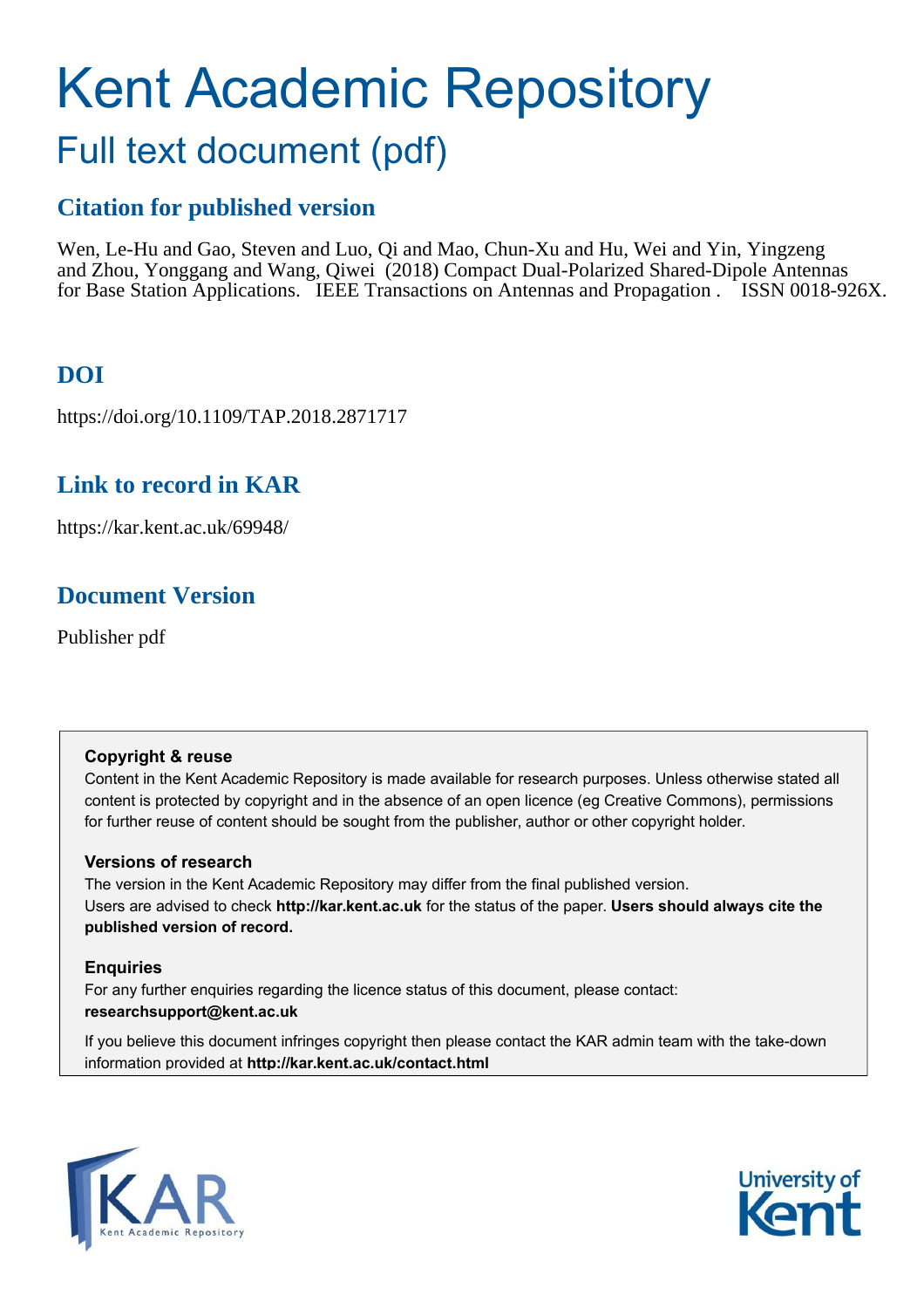## Compact Dual-Polarized Shared-Dipole Antennas for Base Station Applications

#### Le-Hu Wen, Steven Gao, Senior Member, IEEE, Qi Luo, Member, IEEE, Chun-Xu Mao, Member, IEEE, Wei Hu, Member, IEEE, Yingzeng Yin, Member, IEEE, Yonggang Zhou and Qiwei Wang

**Abstract— Crossed dipole antennas have been widely employed for dual-polarization in wireless communication systems in recent years. In this paper, a novel design concept of dual-polarized shared-dipole (DPSD) antenna is presented. Different from the traditional crossed dipole (CD) antennas, the arms of the DPSD antenna are shared for two orthogonal polarizations. This design technique leads to significant size reduction and high isolation compared to the traditional CD antennas. The operation principle of the proposed antenna is theoretically analyzed. To validate the presented design concept, two novel DPSD antennas are designed, fabricated and measured. The first design is a four-port DPSD antenna, which is a straightforward demonstration of the operation principle of the DPSD antenna. The second design is a highly integrated DPSD antenna, which avoids the use of feed network and provides a simple configuration to design the dual-polarized antenna. Both of the DPSD antennas are designed to operate at 1.7-2.7 GHz for base station applications. The simulated and measured results confirm that the two DPSD antennas have wide bandwidth with VSWR<1.5 and isolation>35 dB. In addition, stable gain and HPBW are obtained with the variance less than ±0.55 dB and ±3.5° respectively.**

**Index Terms—Crossed dipole antenna, dual-polarized antenna, shared-dipole antenna, wideband antenna.** 

#### I. INTRODUCTION

UAL-POLARIZED antennas have been widely used for DUAL-POLARIZED antennas have been widely used for wireless communications. Compared with the single polarized antennas, dual-polarized antennas have the advantages of reducing the multi-fading effect and increasing the channel capacity [1]. For base station applications, antennas are required for ±45° polarization with wide impedance bandwidth, high isolation and stable radiation characteristic [2]-[4].

There are many reported designs that use microstrip patch antennas to realize dual-polarization. To enhance the impedance bandwidth and isolation, slot coupling [5]-[7], and probe feed techniques [8]-[10] are employed. Modifications to the patches, such as the E-shaped patch [11] and T-shaped slots

Manuscript received April 3, 2018; revised July 25,2018; accepted August 27, 2018. Date of publication; Date of current version. This work was supported in part by EPSRC grants EP/N032497/1 and EP/P015840/1, and in part by scholarship from the China Scholarship Council (No. 201706960013). The work of Q. Wang was in part by the Fundamental Research Funds for Central University (JB170106), and in part by the China Postdoctoral Science Foundation (2016M590924). (Corresponding author: Le-Hu Wen.)

L.-H. Wen, S. Gao, and Q. Luo are with the University of Kent, Canterbury CT2 7NT, U.K. (e-mail: lw347@kent.ac.uk[; s.gao@kent.ac.uk\)](mailto:s.gao@kent.ac.uk).

C.-X. Mao is with the the Electrical Engineering Department, The Pennsylvania State University, University Park, PA 16802 USA

W. Hu, Y. Yin, and Q. Wang are with Xidian University, Xian 710071, China.

Y. Zhou is with Nanjing University of Aeronautics and Astronautics, Nanjing 210016, China

patch [12], can also improve the operation bandwidth. Recently, electromagnetic coupling [13], tuned loop [14], and filtering resonator feed techniques [15]-[16] are developed to obtain wideband and highly isolated dual-polarized antennas. However, due to the low profile and planar structure, microstrip antennas normally have a high quality factor, and the impedance bandwidth cannot meet the requirement for base station applications.

To increase the impedance bandwidth and improve the stability of the radiation patterns, a popular approach is to use the crossed dipole (CD) antennas. Crossed hexagonal loop radiator [17] and dual-dipole radiator [18]-[19] were reported for base station applications. Another type of the CD antenna is the magneto-electric dipole (MED) antenna. Simple Г-shaped strip excited MED antenna [20], differentially driven MED antenna [21], and novel MED antenna [22] were reported. To increase the impedance bandwidth of the antennas, baluns are inserted between the top radiator and the reflector [23]-[25]. However, this method increases the design complexity and the cost of manufacturing. Compact-size dual-polarized antennas are needed for many array antenna systems, such as base stations, radars and multiple inputs multiple outputs (MIMO) systems. For an array antenna, if the antenna element is half-wavelength long, the distance between the antenna elements is usually much larger than half wavelength, taking consideration of the mutual coupling and isolation. Nevertheless, it is required that the distance between the antenna element should be about a half wavelength in order to avoid the grating lobes when the array antenna performs beam scanning [29]. Thus, it is necessary to investigate new techniques to reduce the size of dual-polarized antennas.

In this paper, a novel design concept of using shared-dipole to design compact dual-polarized antenna is presented. Traditionally, the arms of those reported crossed dipole antennas [17], [20]-[25] and dual-dipole antennas [18]-[19] for one polarization are not shared for another polarization, and they are separate and independent with a large radiator size. In [18]-[19], four dipoles with eight dipole arms are used for dual-polarization separately. Whereas in our designs, four dipole arms are shared for two orthogonal polarizations. Thanks to the shared-dipole configuration, the overall size of the radiator can be theoretically reduced by 50% compared to the traditional dual-polarized CD antennas. Furthermore, the presented dual-polarized shared-dipole (DPSD) antennas have a wideband impedance bandwidth and high isolation which is comparable to the existing designs including the traditional differentially driven dual-polarized CD antennas reported in [3], [17], and [21]. Although the shared-arm dipole linear array is used in [26]-[27] for an imaging radar, the operation principle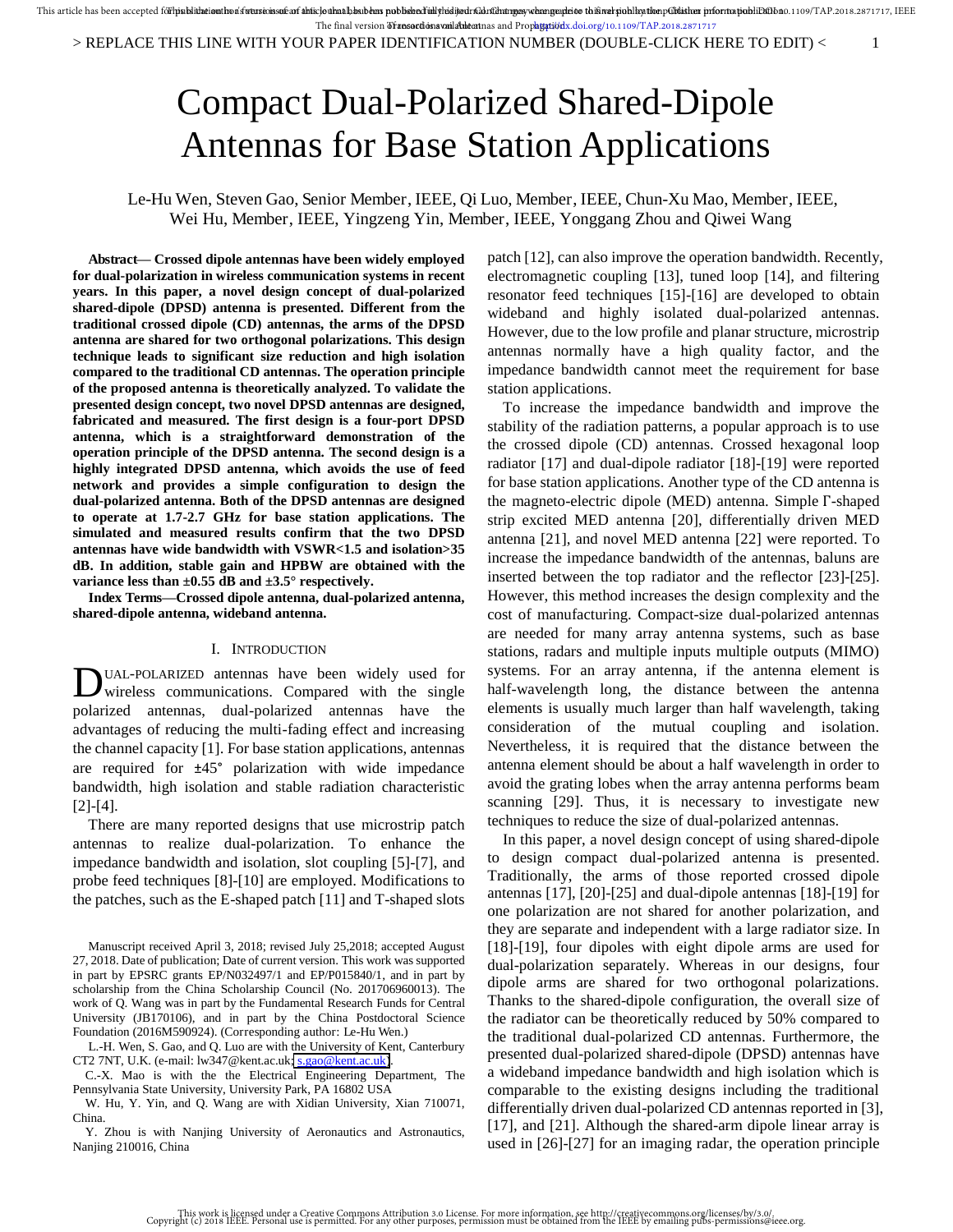#### > REPLACE THIS LINE WITH YOUR PAPER IDENTIFICATION NUMBER (DOUBLE-CLICK HERE TO EDIT) < 2

of the DPSD antenna presented in this work is completely different. In [26]-[27], each dipole arm is loaded with a large resistor in order to tilt the radiation pattern to broadside direction and increase the impedance bandwidth. Loading resistors to the radiating element would lead to the decrease of the antenna efficiency. Moreover, adding resistors to the radiating element is not a feasible solution to design high-frequency antennas. In this work, our developed design method achieves broadband operation and high isolation without any resistors loading.

To validate the design concept, two prototypes are designed, fabricated and measured. One is the four-port DPSD antenna for the conceptual verification, and the other is the highly integrated DPSD antenna for the low-cost design. Both antennas achieve significant size reductions compared to the CD antennas popularly used for base stations. Furthermore, the operation principle of the proposed DPSD antennas is analyzed and discussed. Both the four-port DPSD antenna and the highly integrated DPSD antenna meet the requirements for the base station systems (1.7 GHz to 2.7 GHz with VSWR< 1.5 and isolation> 35 dB) with stable gain and HPBW.

#### II. OPERATION PRINCIPLE

In this section, the operation principle of the DPSD antenna is analyzed and discussed. Firstly, the configuration of the DPSD antenna is described and compared to the traditional CD antennas. Then the isolation and S-parameters for the DPSD antenna are illustrated. Verification of the operation principle of the DPSD antenna and CD antenna is also investigated.

#### A. Configuration of the DPSD Antenna

Fig. 1(a) and (b) shows the configurations of the proposed DPSD antennas, which are compared to the traditional CD antennas (Fig.  $1(c)$  and  $(d)$ ). A dual-polarized antenna is composed of four arms (Arm1, Arm2, Arm3, and Arm4), and it can be designed as the horizontal, vertical polarizations or the  $\pm$ 45° polarizations. In Fig. 1(a), dipole pair of Arm1 and Arm4 and dipole pair of Arm2 and Arm3 are excited for horizontal polarization with equal magnitude and co-phase excitation, and dipole pair of Arm1 and Arm2 and dipole pair of Arm3 and Arm4 are excited for vertical polarization. In Fig. 1(b), a similar method can be applied for  $\pm 45^{\circ}$  polarizations.

For a dual-polarized antenna, the length of each dipole arm is about  $\lambda_0/4$ . Different antenna configurations lead to different aperture size. The ratios of these different aperture sizes are  $S_c: S_a = 4:1$  and  $S_d: S_b = 2:1$ , where  $S_a$ ,  $S_b$ ,  $S_c$ , and  $S_d$ represent the aperture size of the antenna shown in Fig. 1 (a)-(d), respectively. Therefore, DPSD antenna can effectively reduce the size of the antenna aperture compared to the traditional CD antenna. Theoretically, DPSD antenna can save 50% of the antenna occupied area compared to a dual-polarized wired CD antenna.

#### B. Isolation of the DPSD antenna

To explain how the high isolation of the DPSD antenna is achieved, the equivalent circuit for the DPSD antenna is shown in Fig. 2. Assume that the port 1 and port 3 are excited with RF signals with voltage  $V_{p_1}$  and  $V_{p_3}$ , where



Fig. 1. Different configurations for dual-polarized antenna. (a) ±45° polarized DPSD antenna. (b) Horizontal and vertical polarized DPSD antenna. (c) Horizontal and vertical polarized CD antenna. (d) ±45° polarized CD antenna.



Fig. 2. Equivalent circuit for the DPSD antenna.

$$
V_{p_1} = +v_1 - (-v_1) = 2v_1
$$
  
\n
$$
V_{p_3} = +v_3 - (-v_3) = 2v_3
$$
\n(1)

At the terminal of Arm1, Arm4, Arm2 and Arm3, the voltage values are  $\alpha v_1 e^{j\theta}$ ,  $-\alpha v_1 e^{j\theta}$ ,  $\beta v_3 e^{j\gamma}$ , and  $-\beta v_3 e^{j\gamma}$ respectively, where  $\alpha$  and  $\beta$  are coefficients of the magnitude, and  $\theta$  and  $\gamma$  are the corresponding delayed phases. So the voltage values at port 2 and port 4 are

$$
V_{p_2} = \alpha v_1 e^{j\theta} - \beta v_3 e^{j\gamma}
$$
  
\n
$$
V_{p_4} = -\alpha v_1 e^{j\theta} - (-\beta v_3 e^{j\gamma})
$$
\n(2)

For a symmetrical DPSD antenna, the four arms are of the same length. Besides, port 1 and port 3 excited with equal magnitude and co-phase signals. Thus, the following conditions should be satisfied.

$$
\begin{array}{l}\n v_1 = v_3 \\
\alpha = \beta \\
\theta = \gamma\n \end{array} \n \tag{3}
$$

Then, it can be derived that

$$
V_{p_2} = V_{p_4} = 0 \tag{4}
$$

This means that if port 1 and port 3 are excited with equal magnitude and co-phase signals, the voltage across the other two port (port 2 and port 4) is zero. For the DPSD antenna, the signals transmitted from port 1 and port 3 are cancelled by each other at port 2 and port 4. Therefore, high isolation is obtained for the DPSD antenna.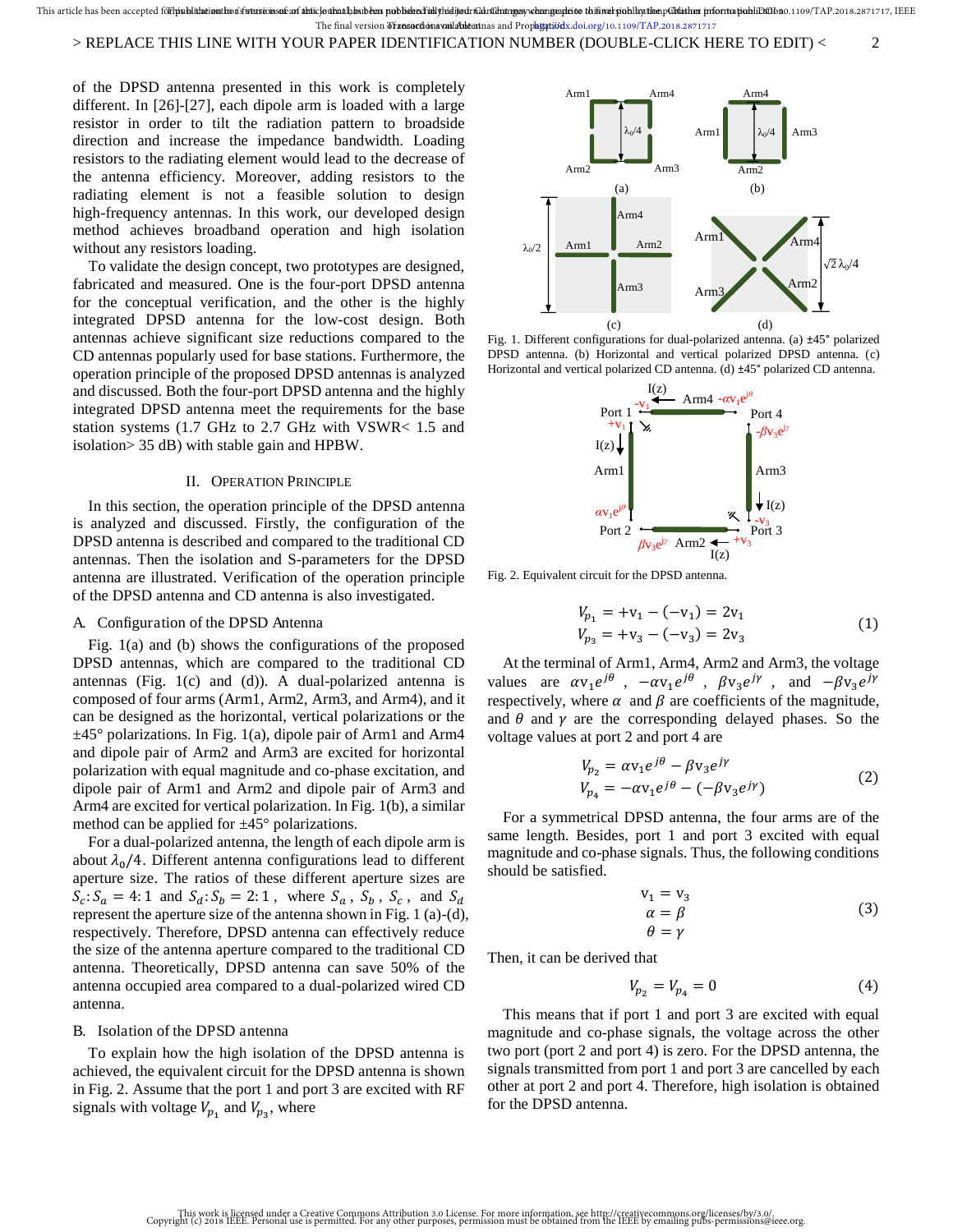

Fig. 4. Models of simulated DPSD antenna. (a) DPSD antenna. (b) Surface current distribution of DPSD antenna with port 1 and port 3 excited. (c) CD antenna. (d) Side view of both two simulated antenna models.



Fig. 5. Input impedance of the DPSD antenna and the CD antenna.

#### C. S-Parameters of the DPSD antenna

Each polarization of the DPSD antenna needs two equal magnitude and co-phase excitations, and normally it needs a feed network. To facilitate the evaluation of antenna performance without using feed network, the S-parameters are analyzed by using the principle of four-port microwave network theory [28].

Four-port excited DPSD antenna is regarded as a common mode excited four-port network. Fig. 3 shows the equivalent four-port single-ended network with common mode excitation. Single-ended port 1 and port 3 are together designated as shared-dipole port 1 for one polarization, and single-ended port 2 and port 4 are together defined as shared-dipole port 2 for another polarization. The S-parameters for the DPSD antenna  $(S_{sd11}, S_{sd22}, S_{sd21}, \text{ and } S_{sd12})$  are derived as



Fig. 6. H-plane radiation patterns of the DPSD antenna and CD antenna.





$$
S_{sd} = \begin{bmatrix} S_{sd11} & S_{sd12} \\ S_{sd21} & S_{sd22} \end{bmatrix} = \begin{bmatrix} \frac{b_{sd1}}{a_{sd1}} & \frac{b_{sd1}}{a_{sd2}} \\ \frac{b_{sd2}}{a_{sd1}} & \frac{b_{sd2}}{a_{sd2}} \end{bmatrix}
$$
\n
$$
= \frac{1}{2} \begin{bmatrix} S_{11} + S_{13} + S_{31} + S_{33} & S_{12} + S_{14} + S_{32} + S_{34} \\ S_{21} + S_{23} + S_{41} + S_{43} & S_{22} + S_{24} + S_{42} + S_{44} \end{bmatrix} \tag{5}
$$

As expressed in (5), the S-parameters of the DPSD antenna are calculated by taking the mutual couplings into consideration. Thus, the input impedance and VSWR of the DPSD antenna can be calculated as

$$
Z_{sd11} = Z_0 \frac{1 + S_{sd11}}{1 - S_{sd11}}
$$
 (6)

$$
VSWR_{sd} = \frac{1 + |S_{sd11}|}{1 - |S_{sd11}|} \tag{7}
$$

By using (5)-(7), the actual impedance and isolation bandwidth for the DPSD antenna are derived. This method enables the verification of the S-parameters of the DPSD antenna without using any external power divider network.

#### D. Comparison between the DPSD and CD antenna

To verify the above analysis, both the DPSD antenna and CD antenna are simulated by using ANSYS Electromagnetics Suite 18. Both antennas are arranged for ±45° polarizations. The two antennas are excited with ideal lumped ports. As a general definition in this paper, the yz plane is designated as the horizontal plane (H-plane), and the xz plane is defined as the vertical plane (V-plane).

As shown in Fig. 4, the width of the dipole arm for the DPSD and CD antenna is 2 mm. The distance from the radiator to the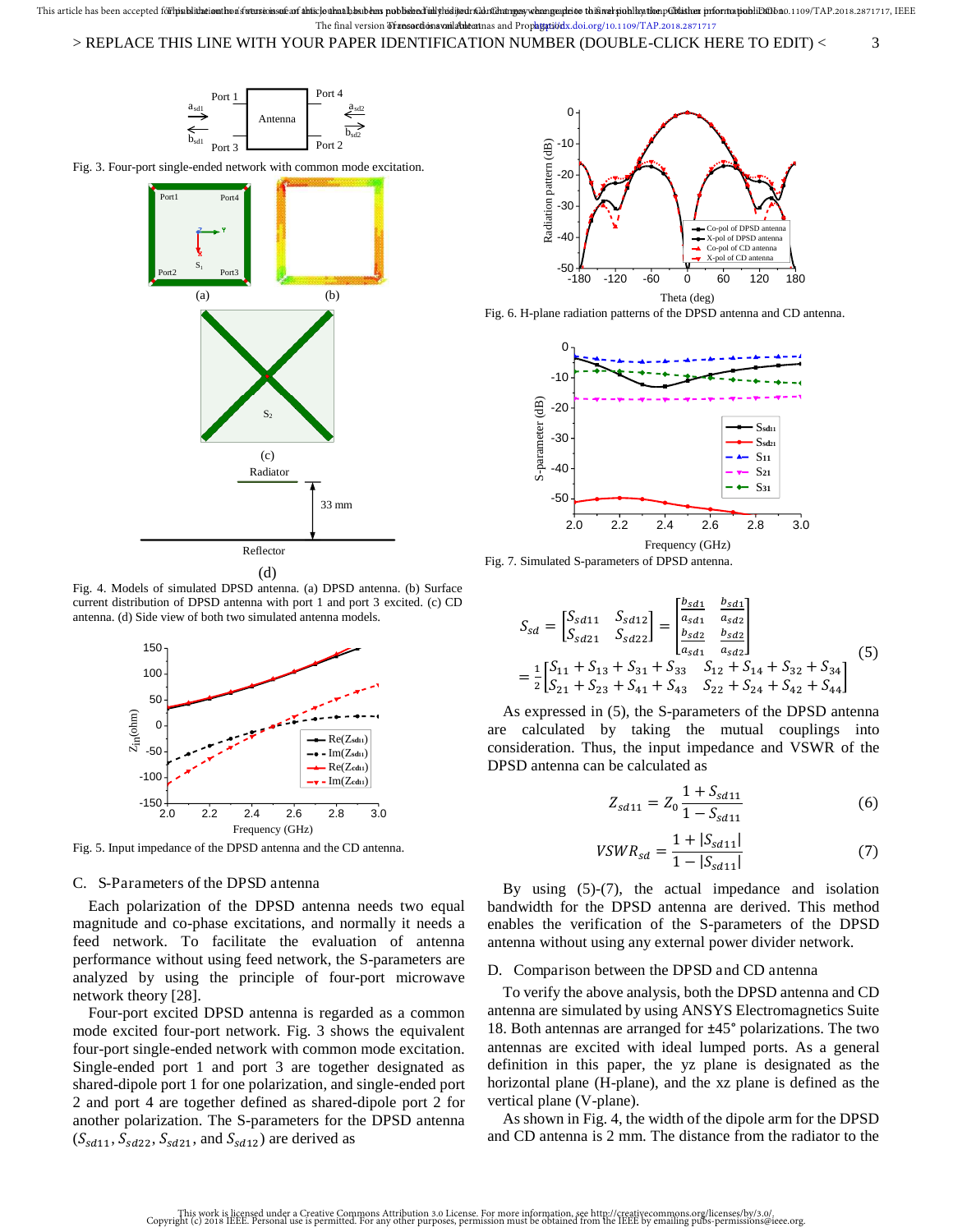

Fig. 8. Geometry of the four-port DPSD antenna. (a) 3D view. (b) Detailed configuration of radiator. (c) Side view. (Unit: mm)

reflector for both antennas is 33 mm. The two dual-polarized antennas are designed at the resonant frequency of 2.5 GHz. The length of each antenna arm is about a quarter wavelength in free space. Fig. 4 (b) shows the surface current distribution when port 1 and port 3 are excited with equal magnitude and co-phase signals. As can be seen, the strongest current magnitude is in the center of the feed point, and the weakest current magnitude is at the end of the dipole arm, which implies good isolation is obtained for another polarization.

Fig. 5 shows the input impedance of the DPSD antenna  $(Z_{sd11})$  and the CD antenna  $(Z_{cd11})$ . The real parts of the input impedance of two antennas are almost the same. Regarding the imaginary part, the DPSD antenna has a flatter variation than that of the CD antenna, which means a wider impedance bandwidth can be achieved for the DPSD antenna.

Fig. 6 compares the simulated normalized H-plane radiation patterns between the DPSD antenna and the CD antenna when port 1 and port 3 are excited with the ideal equal magnitude and co-phase signal. The radiation patterns are almost the same in the range of ±30° around the boresight direction. In the range of ±90°, the DPSD antenna has slightly lower cross polarization discrimination (XPD) than the CD antenna.

The simulated S-parameters of the four-port DPSD antenna are shown in Fig. 7. The isolation between port 1 and port 3  $(S_{31})$  is about -10 dB and the isolation between port 1 and port 2  $(S_{21})$  is about -17 dB. As discussed in Section II. C, equation (5) needs to be used for S-parameters calculation. The calculated







Fig. 10. Design steps of the four-port DPSD antenna. (a) With ideal lumped port feed. (b) With CPS feed. (c) With balun feed.



Fig. 11. Simulated S-parameters of the four-port DPSD antenna with different feed methods.

results are also shown in Fig. 7. The best impedance matching frequency for the DPSD antenna is at about 2.4 GHz, and the isolation is better than 50 dB.

#### III. DESIGN I: FOUR-PORT DPSD ANTENNA

In this section, the configuration of the four-port DPSD antenna is illustrated. Then, the presented antenna is analyzed and discussed using its equivalent circuit model. After that, the prototype of the four-port DPSD antenna is fabricated and measured by two methods.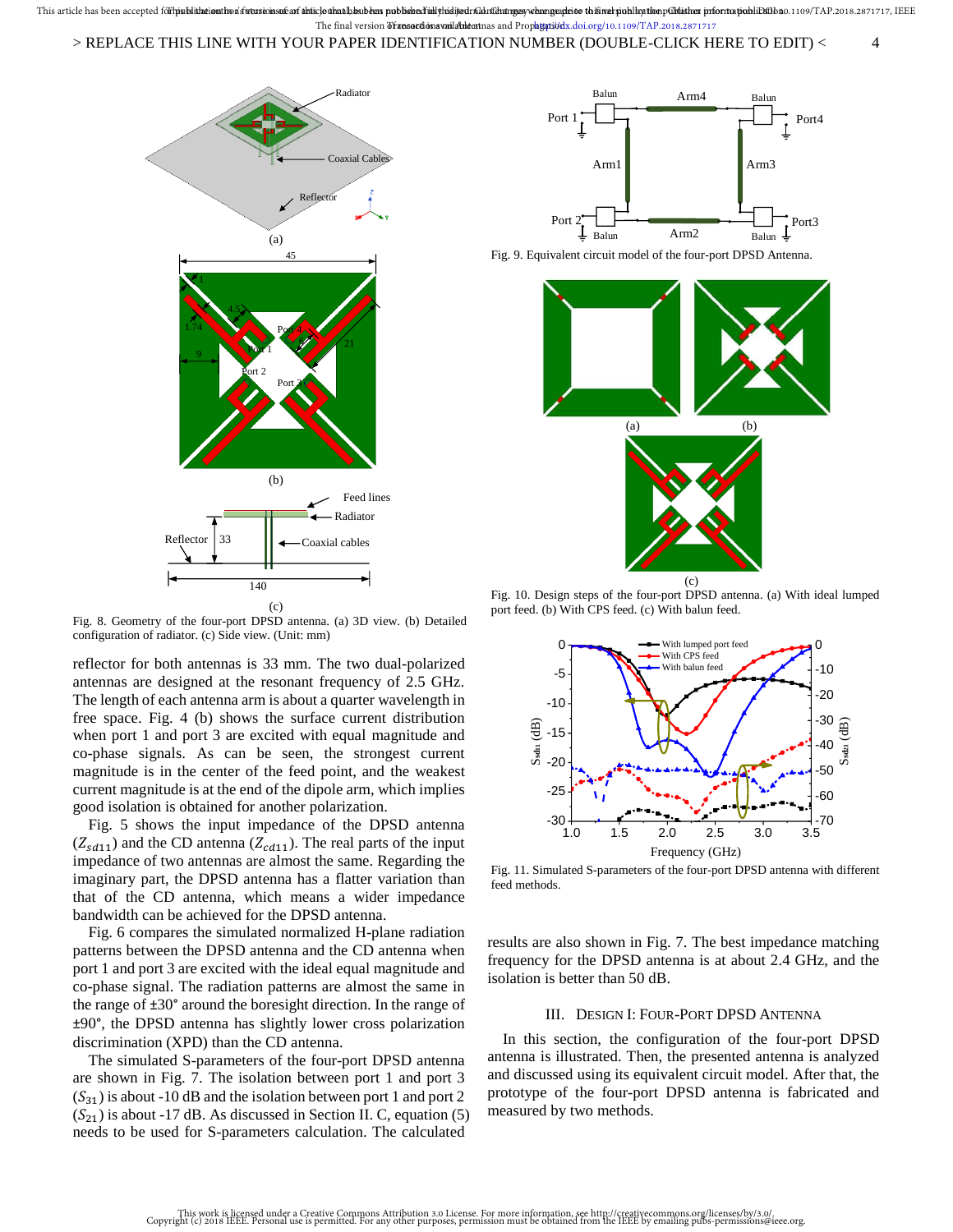#### > REPLACE THIS LINE WITH YOUR PAPER IDENTIFICATION NUMBER (DOUBLE-CLICK HERE TO EDIT) < 5

#### A. Antenna Structure

The configuration of the four-port DPSD antenna is shown in Fig. 8. The developed antenna is composed of a radiator, four equal-length semi-flexible coaxial cables, and a reflector for unidirectional radiation. Rogers RO4003C substrates with a relative dielectric constant of 3.55 and thickness of 0.813 mm are employed for the antenna design. The bottom layer of the substrate is four symmetrically arranged shared-dipole arms connected by four shorted coplanar striplines (CPSs). The top layer is the four feed lines, which is designed for the antenna impedance matching. The CPS on the bottom layer and the feed line on the top layer together function as a balun, which transforms the unbalanced coaxial line to the balanced CPS. The outer conductor of the coaxial cable is soldered to the bottom layer of CPS, while the inner conductor of the coaxial cable is soldered to the top layer of the feed line. Fig. 8 (c) depicts the side view of the four-port DPSD antenna. The distance from the radiator to the reflector is 33 mm, which is about a quarter wavelength at 2.2 GHz in free space. The size of the square reflector is 140 mm  $\times$  140 mm.

#### B. Antenna Analysis

Fig. 9 shows the equivalent circuit model of the four-port DPSD antenna. The single-ended unbalanced coaxial cables are connected to the baluns, then the unbalanced coaxial cables are transformed into the balanced CPSs. By using the balanced CPSs feed method, four shared-dipole arms are excited for the balanced radiation.

Fig. 10 illustrates the design steps of the proposed four-port DPSD antenna. The corresponding simulated S-parameters under different design steps are shown in Fig. 11. First, the four-port DPSD antenna is excited with four ideal 50  $\Omega$  lumped ports. One resonance can be founded at about 2 GHz, and the isolation is better than 60 dB. When the four-port DPSD antenna is fed by CPS connected by a 50  $\Omega$  coaxial cable, a better impedance matching is obtained, but the isolation at higher frequency band is deteriorated because of the unbalanced feed coaxial cables. To realize the balanced feed and increase the impedance bandwidth, y-shaped open feed line and shorted CPS are employed to form a balun. As a result, another resonance is obtained and the impedance bandwidth is increased. Moreover, the isolation within the whole frequency band is higher than 48 dB.

#### C. Results and Discussion

To validate the operation principle and the analysis of the four-port DPSD antenna, the proposed antenna is verified by two measurement methods, one is measured directly without feed network, and the other is measured with feed network.

1) Without feed network: Fig. 12 shows the photographs of the fabricated four-port DPSD antenna. The antenna is fed by four semi-flexible coaxial cables. Fig. 13 shows the simulated and measured four-port single-ended S-parameters. Due to the symmetry of the antenna, only the simulated and measured  $S_{11}$ ,  $S_{22}$ ,  $S_{21}$ ,  $S_{31}$ , and  $S_{41}$  are given in the figure. The measured S-parameters agree well with the simulated results. The small discrepancy is mainly due to the effect of the extension of the coaxial cables and the fabrication errors of the antenna.

To illustrate the true impedance characteristic of the DPSD antenna, by using (5)-(7), the calculated VSWR and isolation



Fig. 12. Photographs of the fabricated four-port DPSD antenna without feed network. (a) Top view. (b) Side view.



Fig. 13 Simulated and measured S-parameters for the four-port DPSD antenna. (a)  $S_{11}$  and  $S_{22}$ . (b)  $S_{21}$ ,  $S_{31}$  and  $S_{41}$ .



Fig. 14. The calculated VSWR and isolation by the simulated and measured results for the four-port DPSD antenna without feed network.

from the simulated and measured four-port S-parameters are shown in Fig. 14. The calculated overlapped impedance bandwidth for VSWR<1.5 of the dual-polarization is from 1.69 GHz to 2.77 GHz. Although the measured isolation is slightly lower than the simulated isolation, it is still better than 37 dB within the impedance bandwidth.

2) With feed network: As discussed in Section II, the four-port DPSD antenna needs equal magnitude and co-phase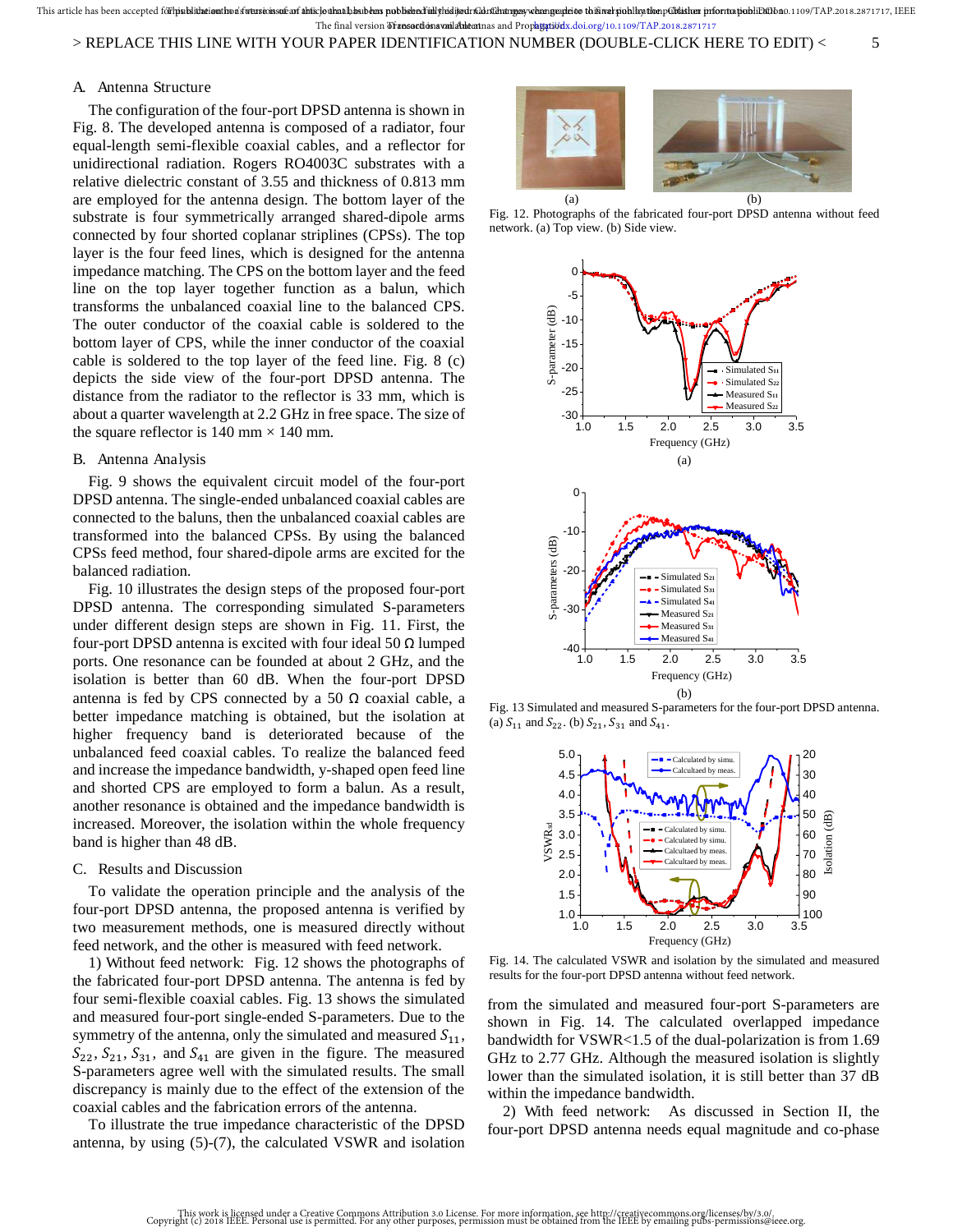

Fig. 15. Photographs of the fabricated four-port DPSD antenna with the feed network. (a) Antenna radiator and reflector. (b) The feed network on the bottom layer of the reflector.



Fig. 16. Simulated and measured results for the four-port DPSD antenna with the feed network.

excitation. Therefore, a feed network is designed to feed the four-port DPSD antenna. The photograph of the four-port DPSD antenna with the feed network is shown in Fig. 15. The reflector of the antenna is replaced by a PCB with one layer of copper functioned as a reflector and the other layer composed of the antenna feed network. The four output ports of the power dividers are connected to the four input ports of the antenna radiator by four semi-flexible coaxial cables with equal length and phase. Each input port of the power divider is connected by an SMA connector for each polarization.

Fig. 16 shows the simulated and measured VSWR and isolation at the two ends of the feed network. A good agreement is observed between the simulated and measured results. Due to the effect of the feed network, the impedance bandwidth for port 1 is slightly wider than port 2. The measured overlapped two port impedance bandwidth for VSWR<1.5 is from 1.68 GHz to 2.74 GHz. The isolation of the impedance bandwidth is better than 35 dB, which is close to the calculated isolation of the four-port DPSD antenna using (5)-(7).

The measured and simulated H-plane radiation patterns of the four-port DPSD antenna with the feed network when feed point 1 is excited are given in Fig. 17. Because of the symmetrical configuration, only the radiation patterns at 1.7 GHz, 2.2 GHz, and 2.7 GHz are presented. The measured XPD at boresight direction is better than 20 dB over 1.7 GHz to 2.7 GHz. For the direction over the range of  $\pm 30^{\circ}$ , the XPD is better than 20 dB. Fig. 18 shows the simulated and measured gain and HPBW within the bandwidth of the antenna. There is a good agreement between the measured and simulated results, which shows stable gain and HPBW are obtained. The measured gain varies from 7.1 dBi to 8.2 dBi, and the measured HPBW for H-plane varies from 66° to 71°.



Fig. 17 Simulated and measured radiation patterns of the four-port DPSD antenna with the feed network for the H-plane when the feed point 1 excited. (a) 1.7 GHz. (b) 2.2 GHz. (c) 2.7 GHz.



Fig. 18. Simulated and measured gain and HPBW for H-plane when the feed point 1 excited.

#### IV. DESIGN II: HIGHLY INTEGRATED DPSD ANTENNA

In this section, a highly integrated DPSD antenna, which avoids using the feed network, is put forward with only two single-ended feed coaxial cables. An equivalent circuit of this proposed antenna is illustrated. At last, the proposed highly integrated DPSD antenna is fabricated and measured for verification.

#### A. Antenna Structure

The configuration of the highly integrated DPSD antenna is shown in Fig. 19. The proposed antenna consists of three parts, the radiator for dual-polarization, two coaxial cables for direct feed, and a square reflector. Compared to the four-port prototype in Section III, this antenna is integrated with two pairs of CPSs, and two coaxial cables are soldered on each pair of the CPS for each polarization. This direct coax feed method avoids the use of the feed network and thus reduces the design complexity and fabrication cost. The antenna is printed on a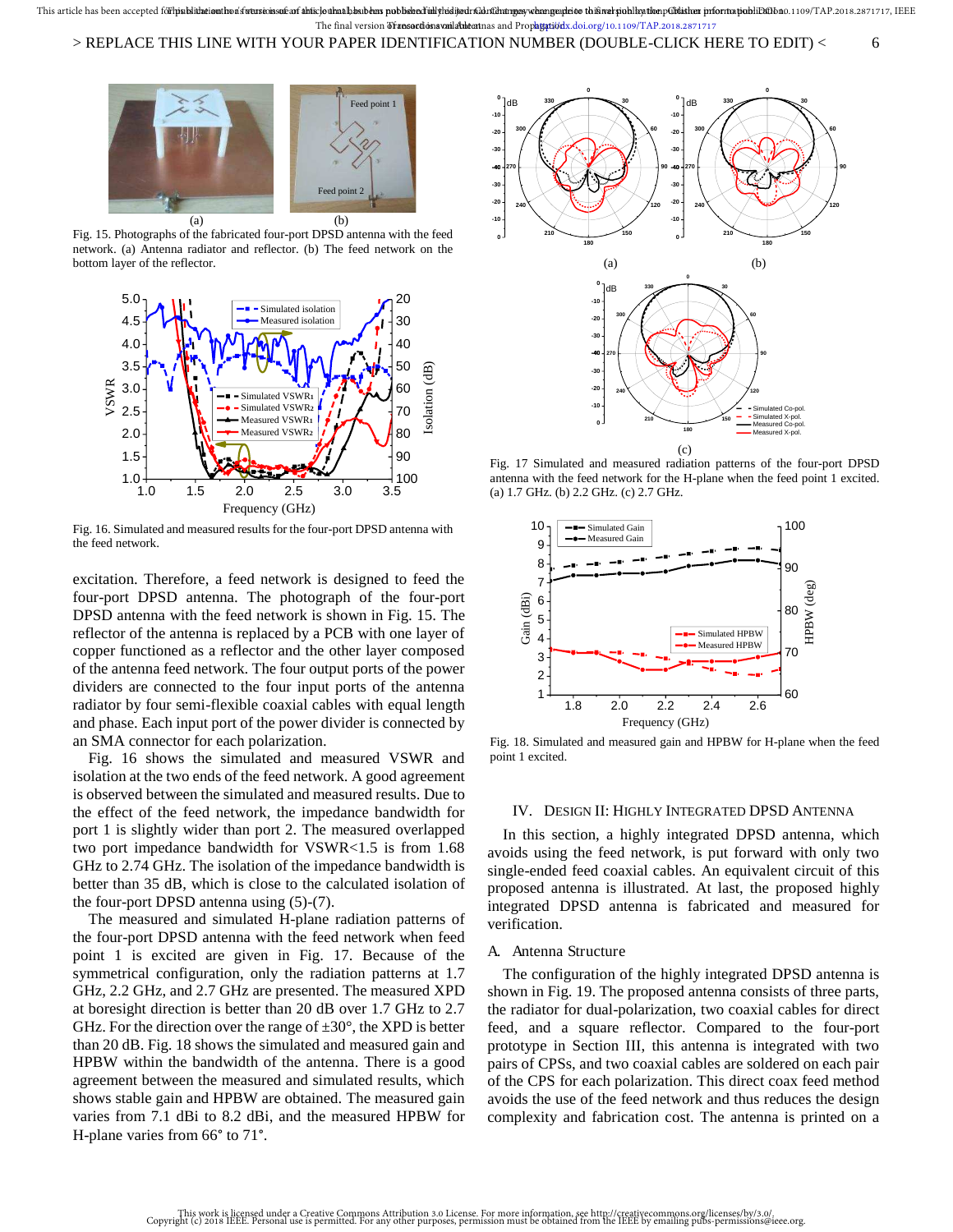#### > REPLACE THIS LINE WITH YOUR PAPER IDENTIFICATION NUMBER (DOUBLE-CLICK HERE TO EDIT) < 7



Fig. 19. Geometry of the highly integrated DPSD Antenna. (a) 3D view. (b) Top view of the radiator. (Unit: mm)



Fig. 20. Equivalent circuit of highly integrated DPSD antenna.

substrate of Rogers RO4003C substrates with a relative dielectric constant of 3.55 and thickness of 0.813 mm.

As shown in the Fig. 19 (b), the top layer of the antenna is depicted in red color, while the bottom layer is highlighted in green color. Four plated through holes (PTHs) are inserted into the dipole arms to connect the radiating element. At the center of the PCB, two coaxial cables are connected to the crossed CPSs for each polarization. Specifically, for the  $+45^\circ$ polarization, the outer conductor of one coaxial cable is soldered on the top right side of the CPS, and the inner conductor is soldered on the bottom left side of the CPS. Same feed method is applied to the  $-45^\circ$  polarization. The distance from the radiator to the radiator is 33 mm, and the square reflector size is 140 mm.

#### B. Antenna Analysis

Fig. 20 illustrates the equivalent circuit of the highly integrated DPSD antenna. The characteristic impedance of the CPS is  $Z_1$ , and its phase length is  $\theta_1$ . Therefore, the input impedance  $Z_{in1}$  is

$$
Z_{in1} = Z_1 \frac{2Z_{sd11} + jZ_1 \tan \theta_1}{Z_1 + j2Z_{sd11} \tan \theta_1}
$$
(8)



Fig. 21. Photograph of the fabricated highly integrated DPSD antenna.



Fig. 22. Simulated and measured results for the highly integrated DPSD antenna.

Then, the input impedance at port 1 is

$$
Z_{in} = \frac{Z_{in1}}{2} = \frac{Z_1}{2} \frac{2Z_{sd11} + jZ_1 \tan \theta_1}{Z_1 + j2Z_{sd11} \tan \theta_1}
$$
(9)

Therefore, if  $\theta_1 = 90^\circ$ , the transmission line  $(Z_1)$  acts as an impedance transformer. In this condition, it can be derived that

$$
Z_{in} = \frac{Z_1^2}{4Z_{sd11}}
$$
 (10)

Thus, Equations (8)-(10) provide a good guidance to design the highly integrated DPSD antenna.

#### C. Results and Discussion

Based on the above analysis, the highly integrated DPSD antenna is fabricated and measured. Fig. 21 shows the photograph of the highly integrated DPSD antenna. Fig. 22 shows the simulated and measured VSWR and isolation for the highly integrated DPSD antenna. The measured overlapped impedance bandwidth for VSWR<1.5 is from 1.69 GHz to 2.82 GHz, and the corresponding isolation is better than 36 dB. Both the simulated and measured radiation patterns at 1.7 GHz, 2.2 GHz, and 2.7 GHz are shown in Fig. 23 for comparison. The measured XPD is over 23 dB at the boresight direction, and better than 22 dB over the range of ±30° direction. In Fig. 24, the measured average gain is about 8.2 dBi (7.7 dBi to 8.7 dBi) and the HPBW is about 68° (65° to 72°) for the base station frequency band.

Compared to the four-port DPSD antenna, the XPD and gain of the integrated DPSD antenna are a little bit higher, while the impedance characteristic and isolation are almost the same. Furthermore, the proposed highly integrated DPSD antenna only needs two single-ended coaxial cables for dual-polarization as the traditional dual-polarized antenna. It reduces the manufacturing cost with the integrated feed CPSs on the radiating element. With a simple configuration and good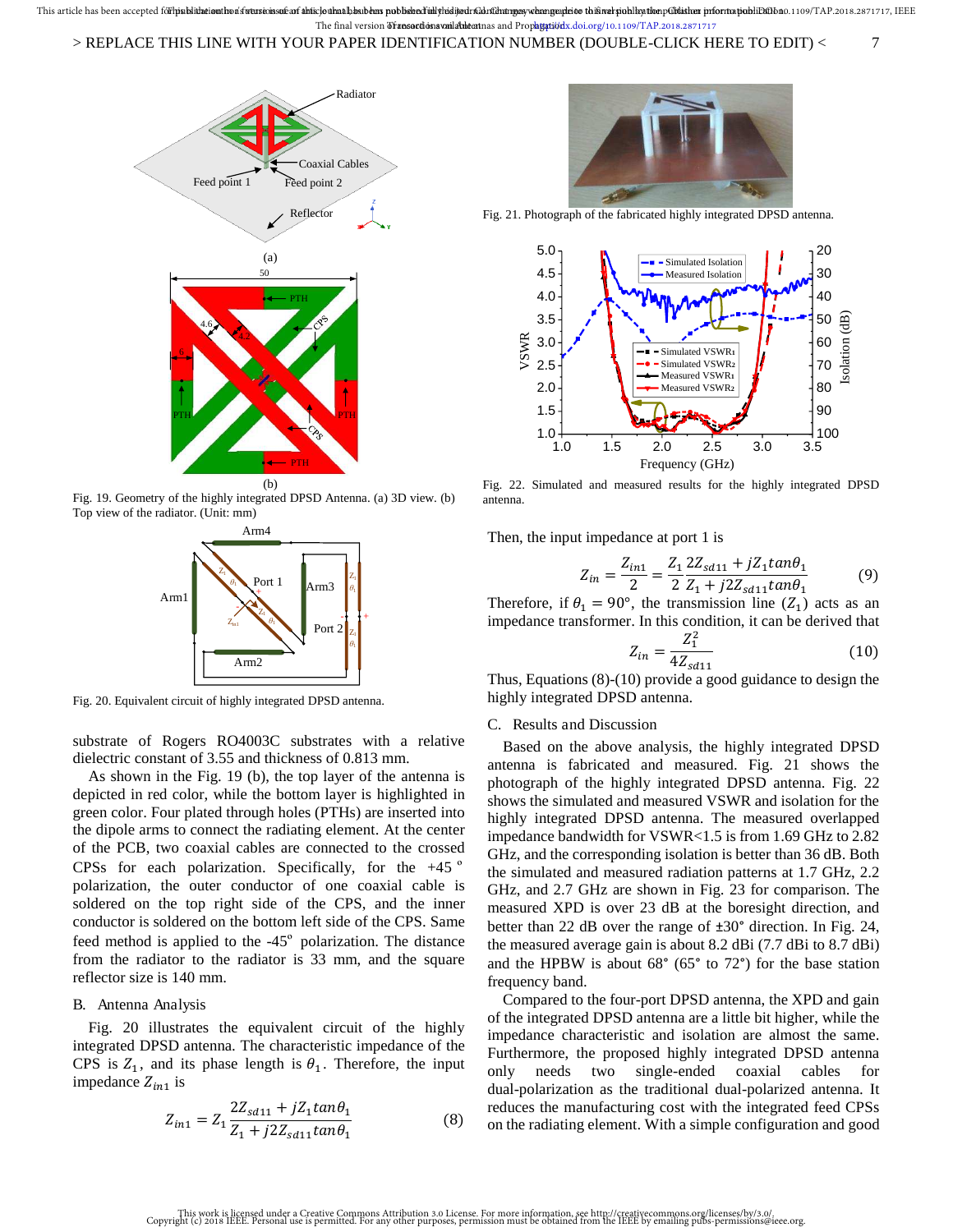

Fig. 23. Simulated and measured radiation patterns of the highly integrated DPSD antenna for the H-plane with the feed point 1 excited. (a) 1.7 GHz. (b) 2.2 GHz. (c) 2.7 GHz.



Fig. 24. Simulated and measured gain and HPBW of the highly integrated DPSD antenna for H-plane with the feed point 1 excited.

TABLE I COMPARISON OF THE DUAL-POLARIZED ANTENNAS FOR BASE STATIONS

| COMPARISON OF THE DUAL-FOLARIZED ANTENNAS FOR DASE STATIONS. |                    |        |                    |           |
|--------------------------------------------------------------|--------------------|--------|--------------------|-----------|
| Antennas                                                     | Radiator size      | Height | VSWR / RL for      | Isolation |
|                                                              | $(mm \times m)$    | (mm)   | base station       | (dB)      |
| [2]                                                          | $140\times140$     | 41     | VSWR<1.5           | >25       |
| $\lceil 3 \rceil$                                            | 109.8×109.8        | 55     | VSWR < 1.5         | >39       |
| [17]                                                         | $68.5\times 68.5$  | 34     | VSWR < 1.5         | $>26$     |
| [18]                                                         | $68\times 68$      | 42     | $RI > 15$ dB       | >30       |
| [22]                                                         | $61.6\times 61.6$  | 45.7   | VSWR < 1.5         | >30       |
| [24]                                                         | $70.4 \times 70.4$ | 27     | $RI > 15$ dB       | >28       |
| Antenna 1                                                    | $45\times 45$      | 33     | VSWR < 1.5         | >35       |
| Antenna 2                                                    | $50\times50$       | 33     | <b>VSWR&lt;1.5</b> | >36       |

radiation performances, it is suitable for the low-cost base station applications.

Table I compares the developed antennas with the CD antennas reported in recently published papers that can operate from 1.7 GHz to 2.7 GHz for base station applications. Antenna 1 is the prototype DPSD antenna with the feed network in this paper, and antenna 2 is the highly integrated DPSD antenna. Antennas in [2], [18], [22], and [24] are the traditional CD

antennas. In [2], four parasitic elements are inserted beside the crossed dipoles to enhance the XPD of the dual-polarized antenna, however, this method increases the overall size of the antenna. It should be noted that antennas in [3] and [17] are the typical differentially driven dual-polarized CD antennas, which is known for their ideal high isolation. The proposed DPSD antennas are of the similar high isolation as the differentially driven antennas but with more compact size. Compared to these antennas, the proposed DPSD antennas have the most compact size with very high isolation.

#### V. CONCLUSION

This paper presents a novel design method which uses shared-dipole to design a wideband and high isolated dual-polarized antenna. Operation principles including isolation and S-parameters are analyzed and discussed. To validate the design concept, two DPSD antenna prototypes are implemented and measured. One is the four-port DPSD antenna for conceptual verification and the other is the highly integrated DPSD antenna for low cost configuration. Both the simulated and measured results show that the two DPSD antennas have a broad bandwidth from 1.7 GHz to 2.7 GHz with VSWR<1.5 and isolation>35 dB. Stable radiation performances in terms of the antenna gain and HPBW are obtained for base station applications. The variation of the measured gain and HPBW for the four-port and the highly integrated DPSD antenna is no more than  $\pm 0.55$  dB and  $\pm 3.5^{\circ}$  respectively. Compared with the traditional CD antennas, the proposed DPSD antennas have the similar high isolation as the differential driven CD antenna with a more compact size. The presented design method is flexible and can be applied to the design of other dual-polarized antennas operating at other frequencies.

#### **REFERENCES**

- [1] P. K. Mishra, D. R.Jahagirda, and G. Kumar, "A review of broadband dual linearly polarized microstrip antenna designs with high isolation," *IEEE Antennas Propag. Mag.,* vol. 56, no. 6, pp. 238–251, Dec. 2014.
- [2] Y. Luo, Q. X. Chu, and D. L. Wen, "A plus/minus 45 degree dual-polarized base-station antenna with enhanced cross-polarization discrimination via addition of four parasitic elements placed in a square contour," *IEEE Trans. Antennas Propag.*, vol. 64, no. 4, pp. 1514–1519, Apr. 2016.
- [3] Y. Luo, and Q. X. Chu, "Oriental crown-shaped differentially fed dual-polarized multi-dipole antenna," *IEEE Trans. Antennas Propag.*, vol. 63, no. 11, pp. 4678–4685, Nov. 2015.
- [4] C. Ding, H. Sun, R. W. Ziolkowski, and Y. J. Guo, "Simplified tightly-coupled cross-dipole arrangement for base station applications," *IEEE Access.*, vol. 5, pp. 27491–27503, 2017.
- [5] S. Gao, L.-W. Li, M.-S. Leong, and T.-S. Yeo, "Dual-polarized slot coupled planar antenna with side bandwidth," *IEEE Trans. Antennas Propag.*, vol. 51, no. 3, pp. 441–448, Mar. 2003.
- [6] Y. Wang and Z. Du, "Dual-polarized slot-coupled microstrip antenna array with stable active element pattern, " *IEEE Trans. Antennas Propag.*, vol. 63, no. 9, pp. 4239–4244, Sep. 2015.
- [7] S. Gao, L. W. Li, M. S. Leong, and T. S. Yeo, "A broad-band dual-polarized microstrip patch antenna with aperture coupling," *IEEE Trans. Antennas Propag.*, vol. 51, no. 4, pp. 898–900, Apr. 2003.
- [8] H.-W. Lai and K.-M. Luk, "Dual polarized antenna fed by meandering probes, " *IEEE Trans. Antennas Propag.*, vol. 55, no. 9, pp. 2625–2627, Sep. 2007.
- [9] Y. X. Guo, K. W. Khoo, and L. C. Ong, "Wideband dual-polarized patch antenna with broadband baluns," *IEEE Trans. Antennas Propag.*, vol. 55, no. 1, pp. 78–83, Jan. 2007.
- [10] W. Qiu, C. Chen, H. Zhang, and W. Chen, "A wideband dual-polarized L-probe antenna array with hollow structure and modified ground plane